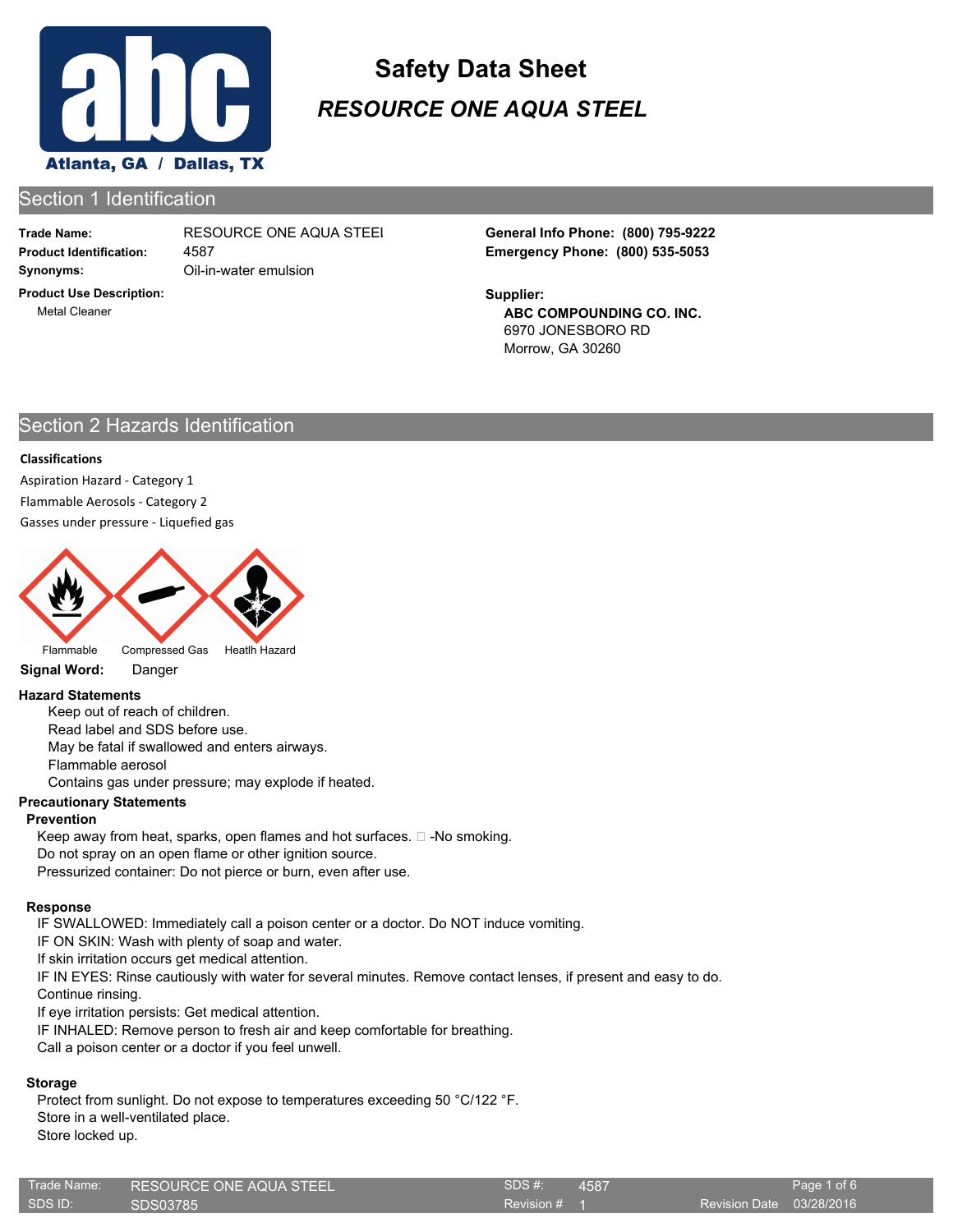

#### **Disposal**

Dispose of contents and container in accordance with all local, regional, and national regulations.

#### **Hazards Not Otherwise Specified**

Not applicable

| <b>Section 3 Composition</b> |           |               |  |  |
|------------------------------|-----------|---------------|--|--|
|                              |           | Concentration |  |  |
| <b>Chemical Name</b>         | CAS#      | % by Weight   |  |  |
| Mineral Oil                  | 8042-47-5 | $>=20 \le 30$ |  |  |
| <b>Butane</b>                | 106-97-8  | $>=10 \le 15$ |  |  |
| Propane                      | 74-98-6   | $>= 1 \le 5$  |  |  |
|                              |           |               |  |  |

Section 4 First Aid

#### EMERGENCY OVERVIEW

DANGER. Flammable aerosol. Contents under pressure. Harmful or fatal if swallowed. Aspiration hazard if swallowed. Keep away from heat and flame.

EYES: Rinse cautiously with water for several minutes. Remove contact lenses if present and easy to do. Continue rinsing. If eye irritation persists: Get medical attention.

SKIN: Wash with plenty of soap and water.

INHALATION: Remove person to fresh air and keep comfortable for breathing. Call a poison center or a doctor if you feel unwell.

INGESTION: Harmful or fatal if swallowed. Seek medical attention immediately. Aspiration hazard - this material can enter lungs during swallowing or vomiting and cause lung inflammation and damage.

# Section 5 Fire Fighting Measures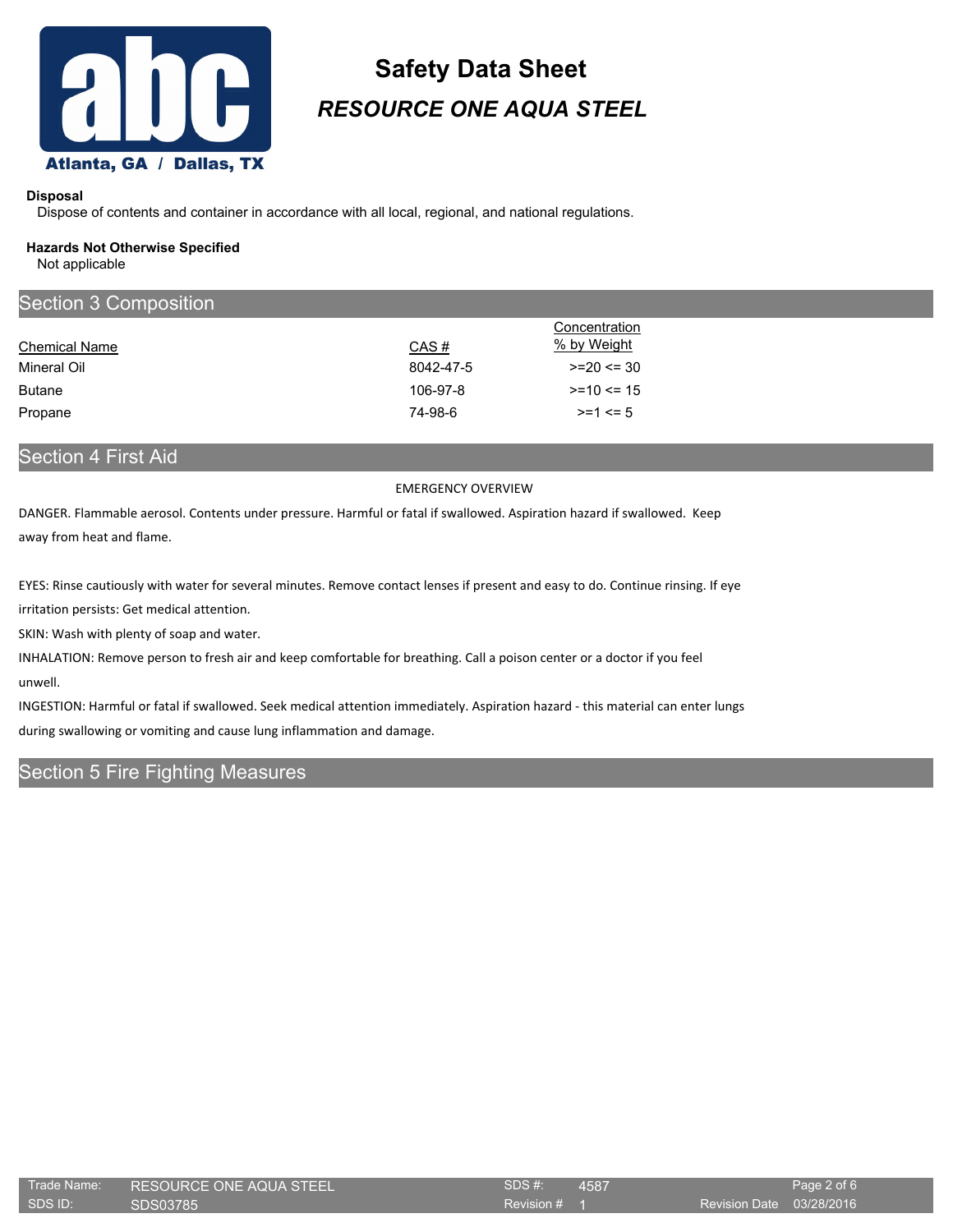

#### **Suitable fire extinguishing media:**

Use water spray, fog or foam.

#### **Specific hazards arising from the chemical:**

Flammable aerosol. In a fire or if heated, a pressure increase will occur and the container may burst, with the risk of subsequent explosion. Gas may accumulate in low or confined areas or travel a considerable distance to a source of ignition and flash back, causing fire or explosion. Bursting aerosol containers may be propelled from a fire at high speed.

#### **Hazardous thermal decomposition products:**

Carbon Dioxide, Carbon Monoxide

#### **Specific fire-fighting methods:**

Promptly isolate the scene by removing all persons from the vicinity of the incident if there is a fire. No action shall be taken involving any personal risk or without suitable training. Move containers from fire area if this can be done without risk. Use water spray to keep fire-exposed containers cool.

#### **Special protective equipment for fire fighters:**

Fire fighters should wear appropriate protective equipment and self-contained breathing apparatus (SCBA) with a full face-piece operated in a positive pressure mode.

## Section 6 Accidental Release Measures

#### **Personal precautions:**

Put on appropriate personal protective equipment (see section 8)

#### **Environmental precautions and clean-up methods:**

Stop all leaks. Isolate hazard area. Keep unnecessary and unprotected personnel from entering. Eliminate all ignition sources. Disperse vapors with water spray. Prevent runoff from entering drains, sewers, streams or other bodies of water. Absorb spill with inert material. Absorb unrecoverable product. Transfer contaminated absorbent, soil and other materials to containers for disposal.

# Section 7 Handling and Storage

Do not use or store near heat, sparks or open flame. Exposure to temperatures above 120 F may cause bursting. Do not puncture or incinerate container. Store in a cool, dry place. Do not get in eyes, on skin or on clothing. Intentional misuse by deliberately concentrating and inhaling may be harmful or fatal. Keep out of reach of children.

# Section 8 Exposure Controls/Personal Protection

| <b>Butane</b><br>ACGIH TI V |  |
|-----------------------------|--|
| Mineral Oil<br>ACGIH TI V   |  |
| Propane<br><b>ACGIH TLV</b> |  |

 $1000$  ppm  $5$  mg/m $3$  - mist

1000 ppm

| Trade Name: | RESOURCE ONE AQUA STEEL | SDS#    |
|-------------|-------------------------|---------|
| SDS ID:     | SDS03785                | Revisio |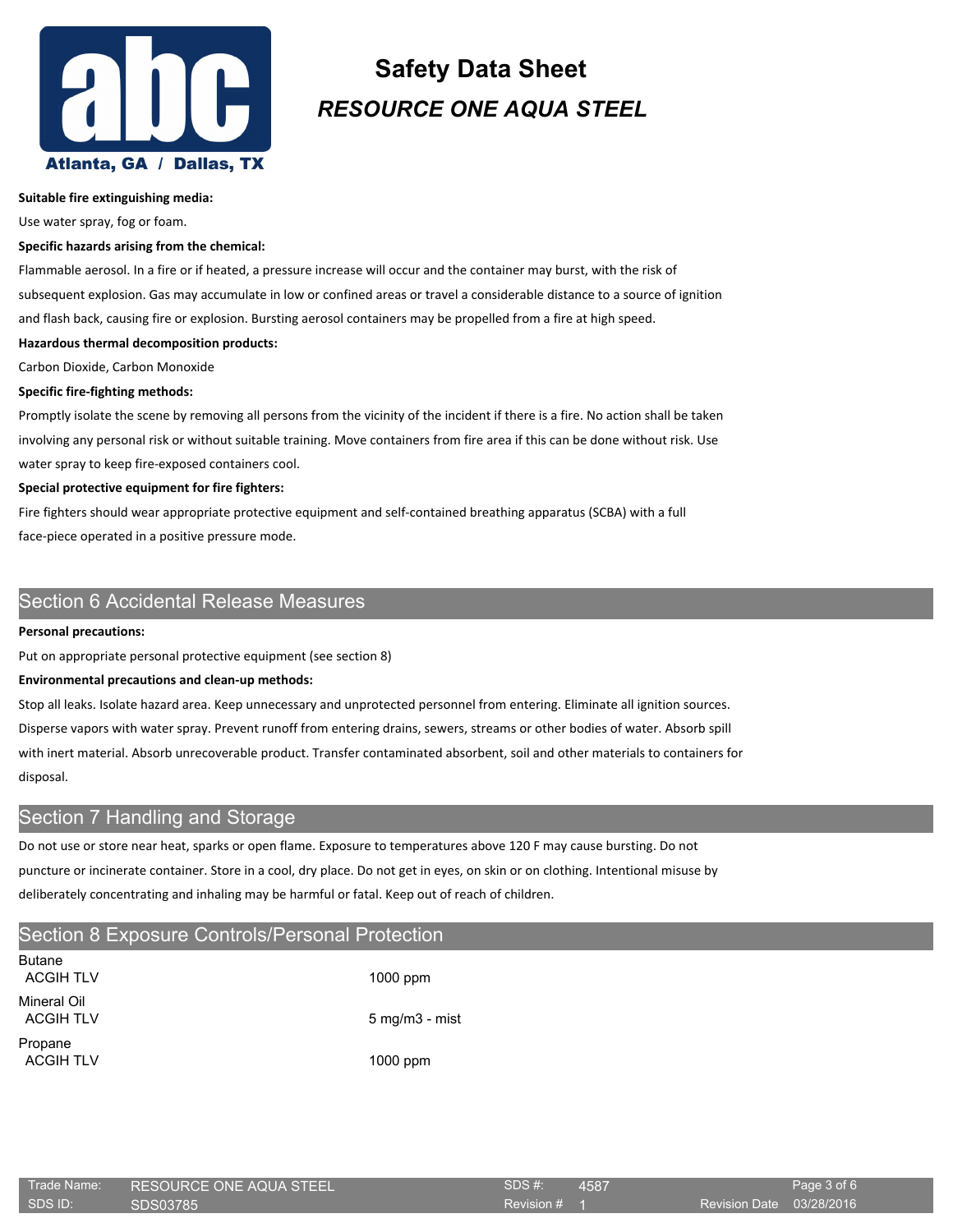

**Eye Protection:** Wear safety glasses or goggles.

**Skin Protection:** To prevent repeated or prolonged contact, wear impervious gloves (made from rubber, nitrile or neoprene). **Respiratory Protection:** When respiratory protection is required use an organic vapor cartridge. A respiratory program that meets OSHA's 29 CFR 1910.34 & ANSI Z88.2requirements must be followed. **Engineering Controls:** Good general ventilation required.

# Section 9 Physical and Chemical Properties

Property **Value** Appearance **CREAMY EMULSION** Auto Ignition Temp NOT AVAILABLE Boiling Point **NOT AVAILABLE** Color **COLOR** WHITE Decomposition Temperature NOT AVAILABLE Evaporation Rate NOT AVAILABLE Explosive Limit Ranges NOT AVAILABLE Explosive Properties NOT AVAILABLE Flash Point **NONE** (liquid portion) Melting/Freezing Point NOT AVAILABLE Odor **COLLECT CONCORDING CONTROLLECT CONCORDING CONTROLLECT CONTROLLECT CONTROLLECT CONTROLLECT CONTROLLECT CONTROLLECT CONTROLLECT CONTROLLECT CONTROLLECT CONTROLLECT CONTROLLECT CONTROLLECT CONTROLLECT CONTROLLECT CONTRO** Other Information VOC content (wt. %): 15 Oxidizing Properties NOT AVAILABLE Partition Coeff **NOT AVAILABLE** Physical State **CONTA** Relative Density **2008** COM **CONSOLUTE:** 0.9 Solubility (Water) 70% Vapor Density **NOT AVAILABLE** Vapor Pressure NOT AVAILABLE Viscosity NOT AVAILABLE pH 7-9

# Section 10 Stability and Reactivity

**Reactivity :** Under normal conditions of storage and use, hazardous reactions will not occur. **Chemical Stability :** Stable under normal conditions. **Incompatible Materials :** Acids and strong oxidizers **Conditions to Avoid :** High temperatures, open flames, sparks, welding. **Decomposition Products:** CO, CO2

# Section 11 Toxicological Information

**Primary Route of Entry:** Skin contact, inhalation

## **Acute/Potential Health Effects:**

**EYES:** May cause eye irritation. Symptoms include stinging, tearing and redness.

**SKIN:** May cause skin irritation.

**INHALATION:** High vapor concentrations may be irritating to respiratory tract.

**INGESTION:** Harmful or fatal if swallowed. Aspiration hazard - this material can enter lungs during swallowing or vomiting and

cause lung inflammation and damage.

**Chronic / Long Term Effects:** None known.

**Target Organ Effects:** None known.

## **Reproductive/Developmental Information:** Not available.

**Carcinogenic Information:** This material is not listed as a carcinogen by IARC, NTP or OSHA.

**Acute Toxicity Values:**

Not available.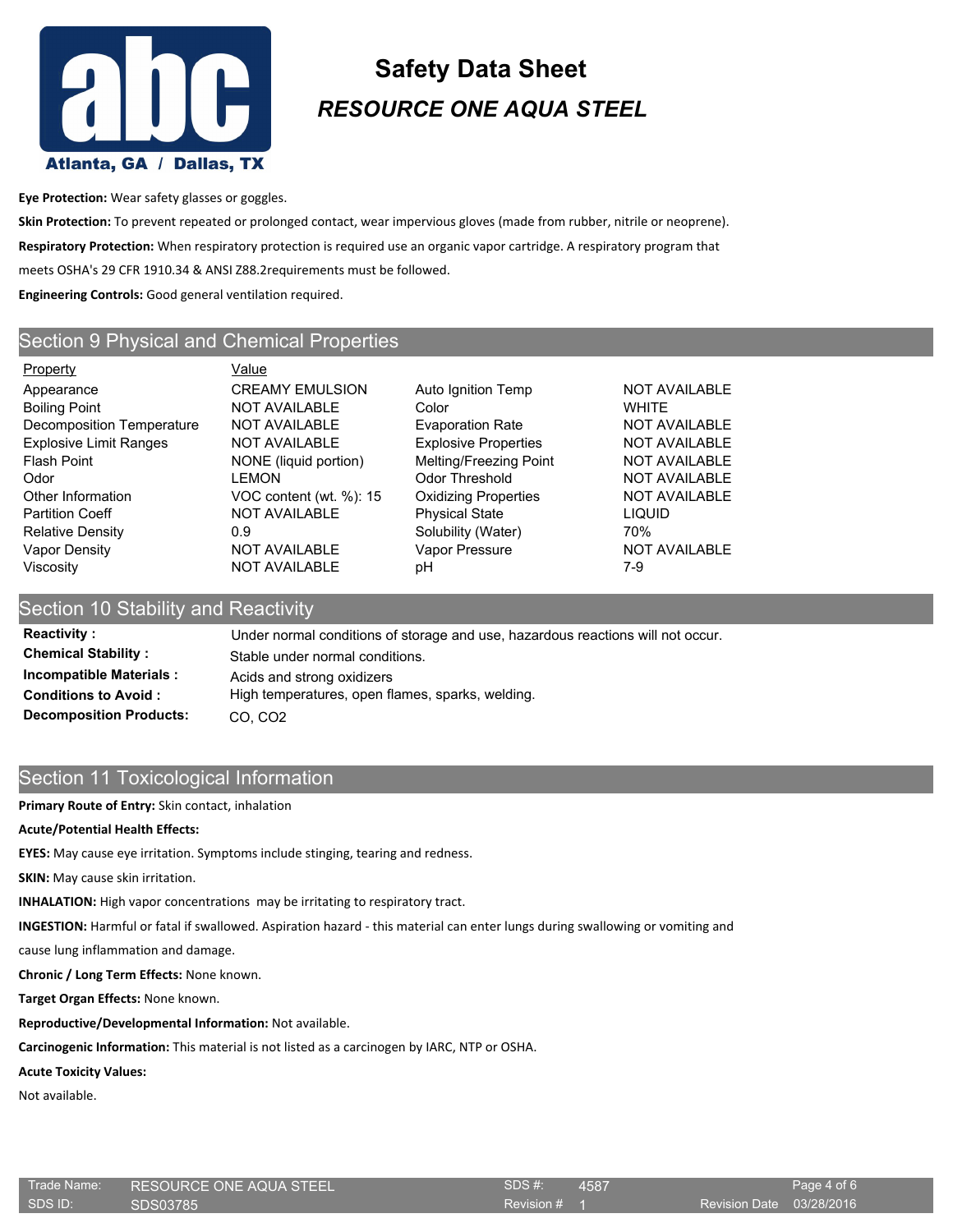

## Section 12 Ecological Information

Not available.

## Section 13 Disposal Considerations

Waste must be disposed of in accordance with federal, state and local environmental control regulations. See label for further instructions.

## Section 14 Transport Information

Certain shipping modes or package sizes may have exceptions from the transport regulations. The classification provided may

not reflect those exceptions and may not apply to all shipping modes or package sizes.

| UN number            | 1950 |                     |
|----------------------|------|---------------------|
| Proper shipping name |      | Aerosols, flammable |
| Class                | 2.1  |                     |
| Packing group        | -    |                     |

# Section 15 Regulatory Information

If identified components of this product are **CERCLA** hazardous substances and/or listed under **Sections 302, 304, or 313 of Title III** of the Superfund Amendments and Reauthorization Act (SARA) of 1986 (also known as EPCRA, the Emergency Planning and Community Right-To-Know Act), or under **California Proposition 65** (Safe Drinking Water and Toxic Enforcement Act), they are listed above in Section 15 of this SDS.

If identified components of this product are listed under Section 313, this product contains toxic chemicals subject to the reporting requirements of Section 313. This information must be included in all SDS that are copied and distributed for this material.

**Title III Section 311/312** Hazardous Categories - 40 CFR 370.2:

ACUTE (X) Chronic ( ) Fire (X) Pressure (X) Reactive ( ) Not Applicable ( )

**T.S.C.A. Status:** All chemical substances found in this product comply with the Toxic Substances Control Act inventory reporting requirements.

**RCRA Status:** Under RCRA, it is the responsibility of the product user to determine at the time of disposal, whether a material containing the product or derived from the product should be classified as a hazardous waste. If this product becomes hazardous waste it would be assigned RCRA Code(s)

None

## Section 16 Other Information

**HMIS Ratings :**